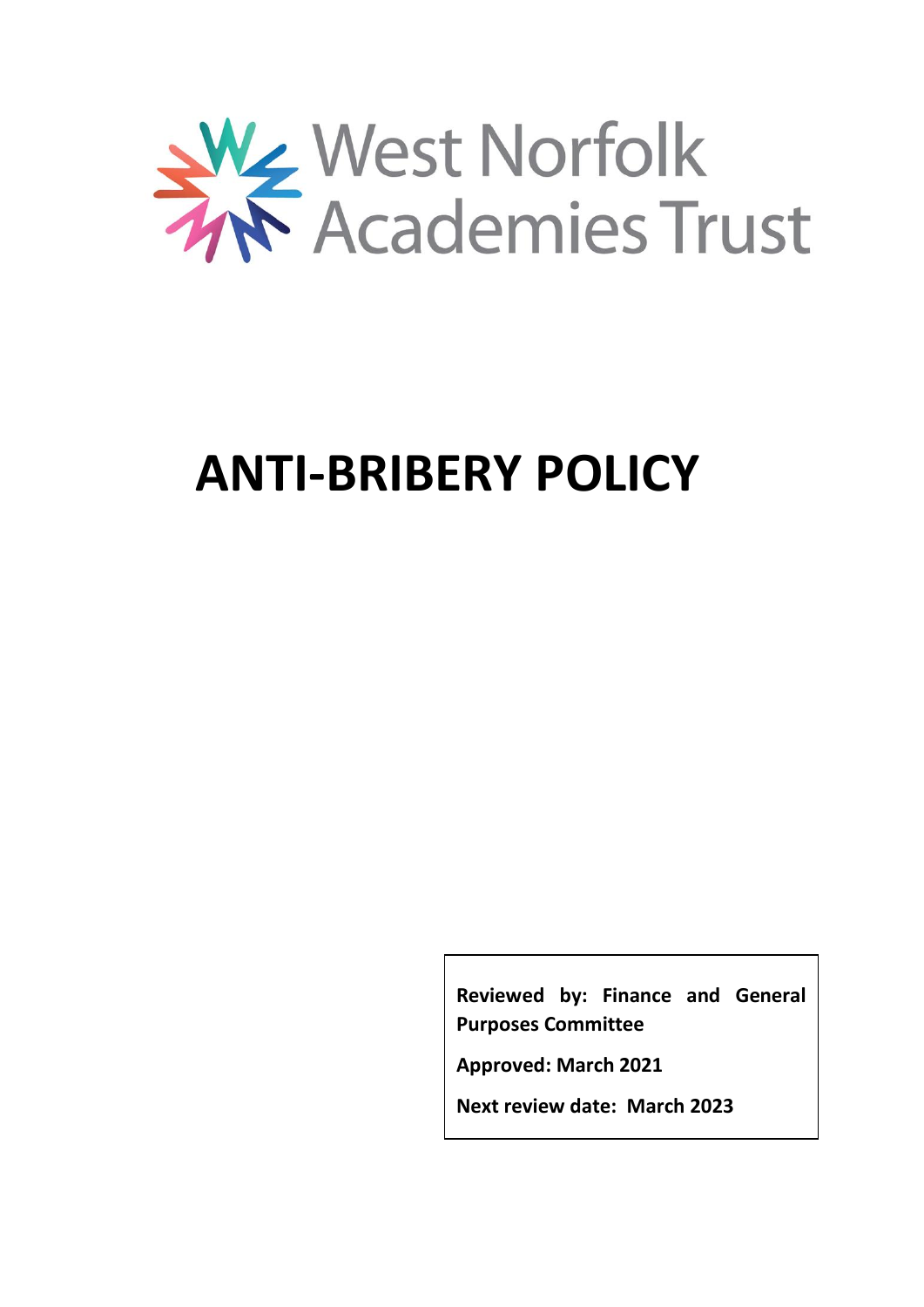# **Contents**

| Introduction                               | 1         |
|--------------------------------------------|-----------|
| Scope                                      | $1 - 2$   |
| <b>Public Service Values</b>               | $2 - 3$   |
| Policy                                     | $3-5$     |
| Definitions                                | $5-6$     |
| <b>Raising Concerns</b>                    | 6         |
| Roles and responsibilities                 | $6-9$     |
| <b>External Communications</b>             | 9         |
| Appendix A Summary of the Bribery Act 2010 | $10 - 11$ |
|                                            |           |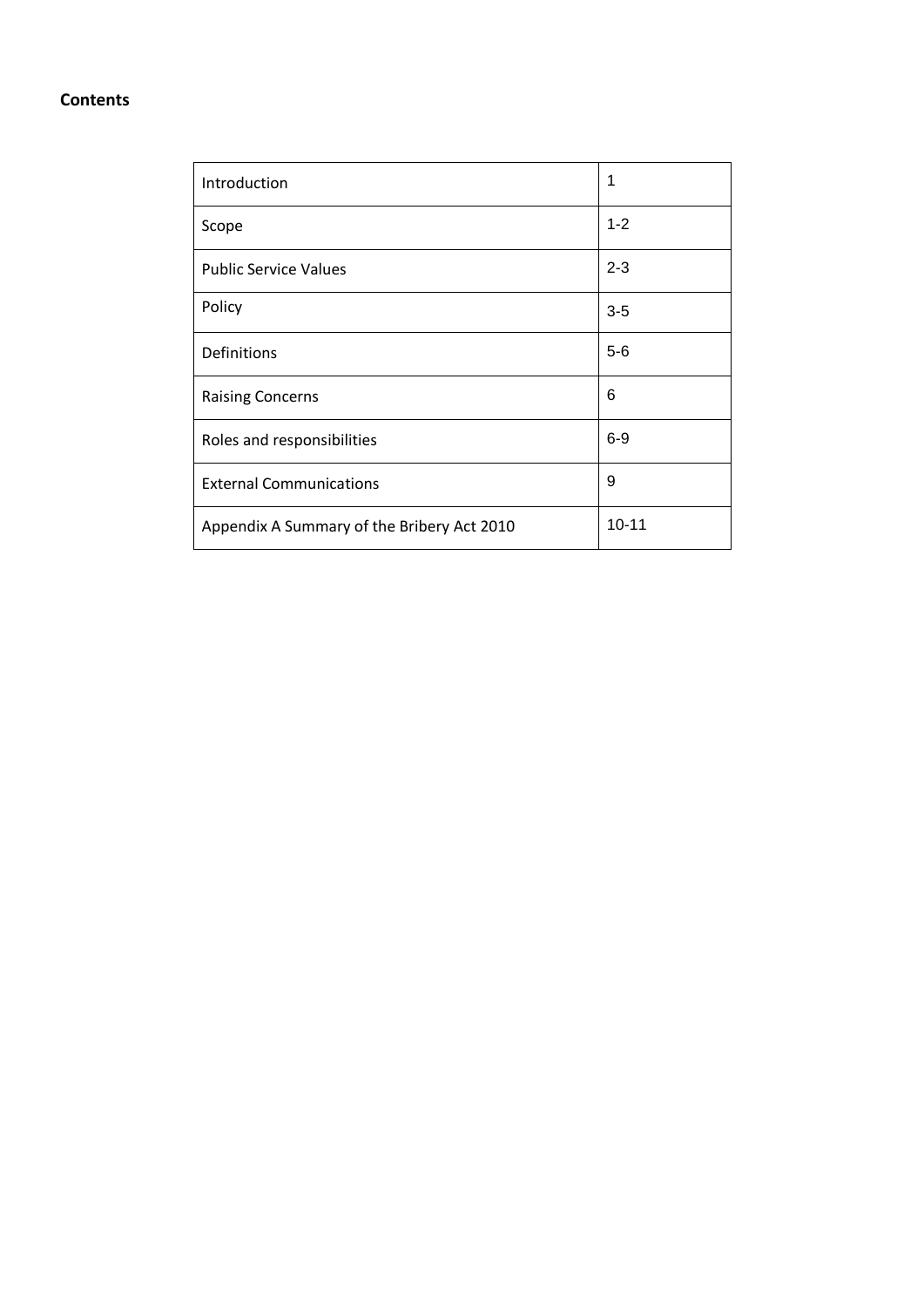# **1. Introduction**

- **1.1** This document sets out West Norfolk Academies Trust policy and advice to employees in dealing with bribery or suspected bribery. This policy details the arrangements made by West Norfolk Academies Trust for such concerns to be raised by employees or members of the public.
- **1.2** The Bribery Act 2010 introduces a new, clearer regime for tackling bribery that will apply to all businesses based or operating in the UK. It covers all sorts of bribery, the offering and receiving of a bribe, directly or indirectly, whether or not it involves a public official, in the UK or abroad. There are offences by individuals (and a corporate offence for corporates and partnerships), and penalties for non-compliance are serious.
- **1.3** Bribery is a criminal offence for both individuals and commercial organisations and can be punished with imprisonment of up to 10 years or unlimited fines. If any employee was accused of bribery, West Norfolk Academies Trust reputation might be damaged considerably, and subsequent enforcement action will be time-consuming and hinder West Norfolk Academies Trust from focussing on its core business and service delivery.
- **1.4** It therefore is the policy of the Trust to prohibit any form of bribery covered by the Bribery Act 2010. The policy applies to West Norfolk Academies Trust and all its employees, independent of their grade and position, and shall be respected at all times.
- **1.5** This document sets out West Norfolk Academies Trust policy for dealing with detected or suspected bribery and corruption.

# **2. Scope**

- **2.1** This policy relates to all forms of bribery and is intended to provide direction and help to employees who may identify suspected bribery. The overall aims of this policy are to:
	- improve the knowledge and understanding of everyone in West Norfolk Academies Trust , irrespective of their position, about the risk of bribery within the organisation and its unacceptability
	- assist in promoting a climate of openness and a culture and environment where staff feel able to raise concerns sensibly and responsibly
	- set out the Trusts responsibilities in terms of the deterrence, prevention, detection and investigation of bribery and corruption
	- ensure the appropriate sanctions are considered following an investigation, which may include any or all of the following:
		- o criminal prosecution
		- o civil proceedings
		- o internal / external disciplinary action(including professional / regulatory bodies)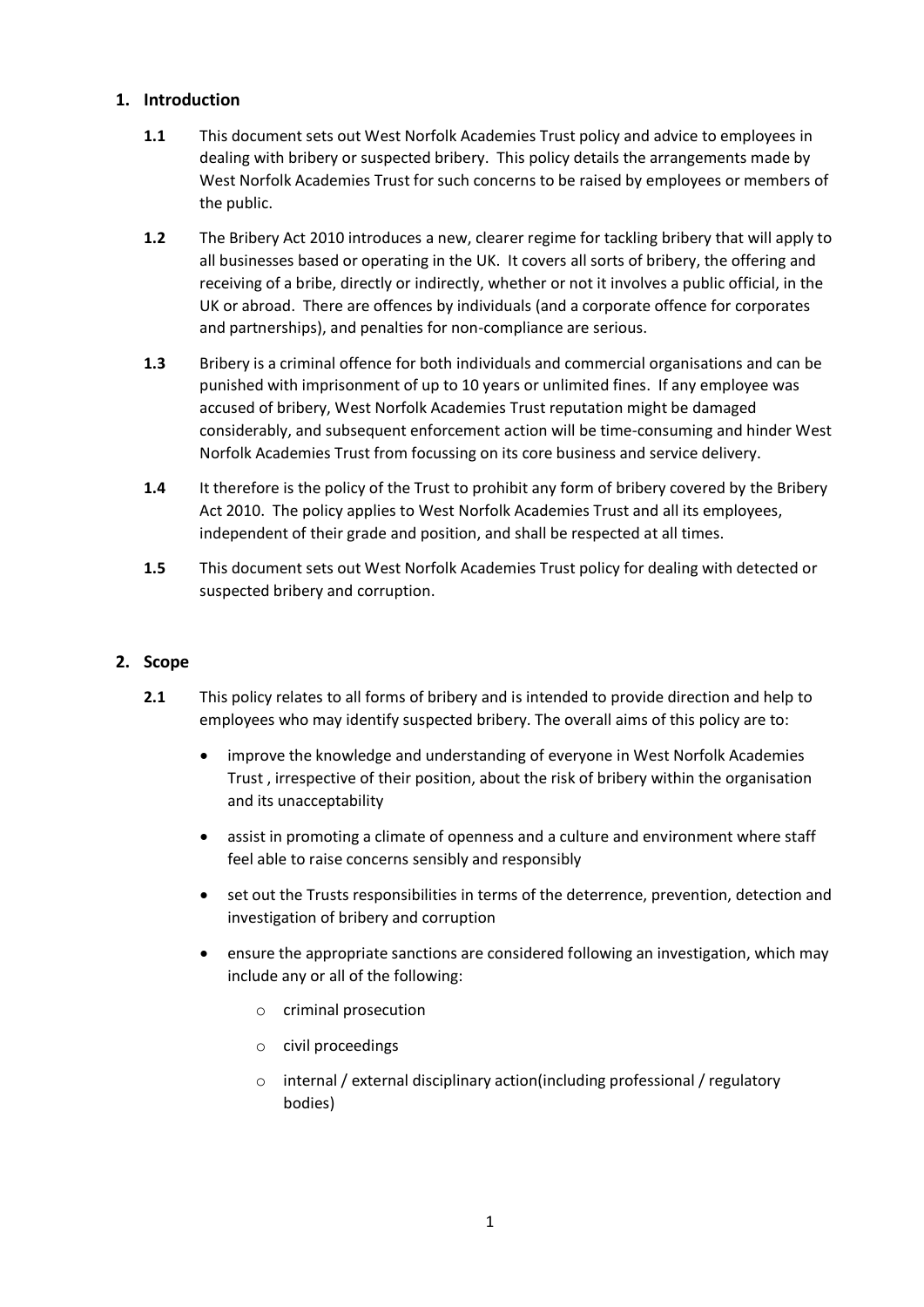- **2.2** This policy applies to all employees of West Norfolk Academies Trust, regardless of position held, as well as consultants, vendors, contractors, and / or any other parties who have a business relationship with the Trust. It will be brought to the attention of all employees and form part of the induction process for new staff. It is incumbent on all of the above to report any concerns they may have concerning bribery.
- **2.3** In implementing this policy, managers must ensure that all staff are treated fairly and within the provisions and spirit of the Trust's Equal Opportunities Policy. Special attention should be paid to ensuring the policy is understood where there may be barriers to understanding caused by the individual's circumstances, where the individual's literacy or use of English is weak, or where the individual has little experience of working life.

# **3. Public Service Values**

**3.1** The three fundamental public service values are:

#### **Accountability**

 Everything done by those who work in the Trust must be able to stand the tests of parliamentary scrutiny, public judgements on property and professional codes of conduct.

#### **Probity**

 Absolute honesty and integrity should be exercised in dealing with assets, employees, suppliers and customers.

# **Openness**

- The Trusts actions should be sufficiently public and transparent to promote confidence between the Trust, our employees and the public.
- **3.2** In addition, all those who work for or are in contract with the Trust should exercise the following when undertaking their duties:

# **Selflessness**

 ….should take decisions solely in terms of the public interest. They should not do so in order to gain financial or other material benefits for themselves, their family or their friends

# **Integrity**

 ….should not place themselves under any financial or other obligation to outside individuals or organisations that might influence them in the performance of their official duties

# **Objectivity**

 ….should, in carrying out public nosiness (including making public appointments, awarding contracts or recommending individuals for rewards and benefits) make choices on merit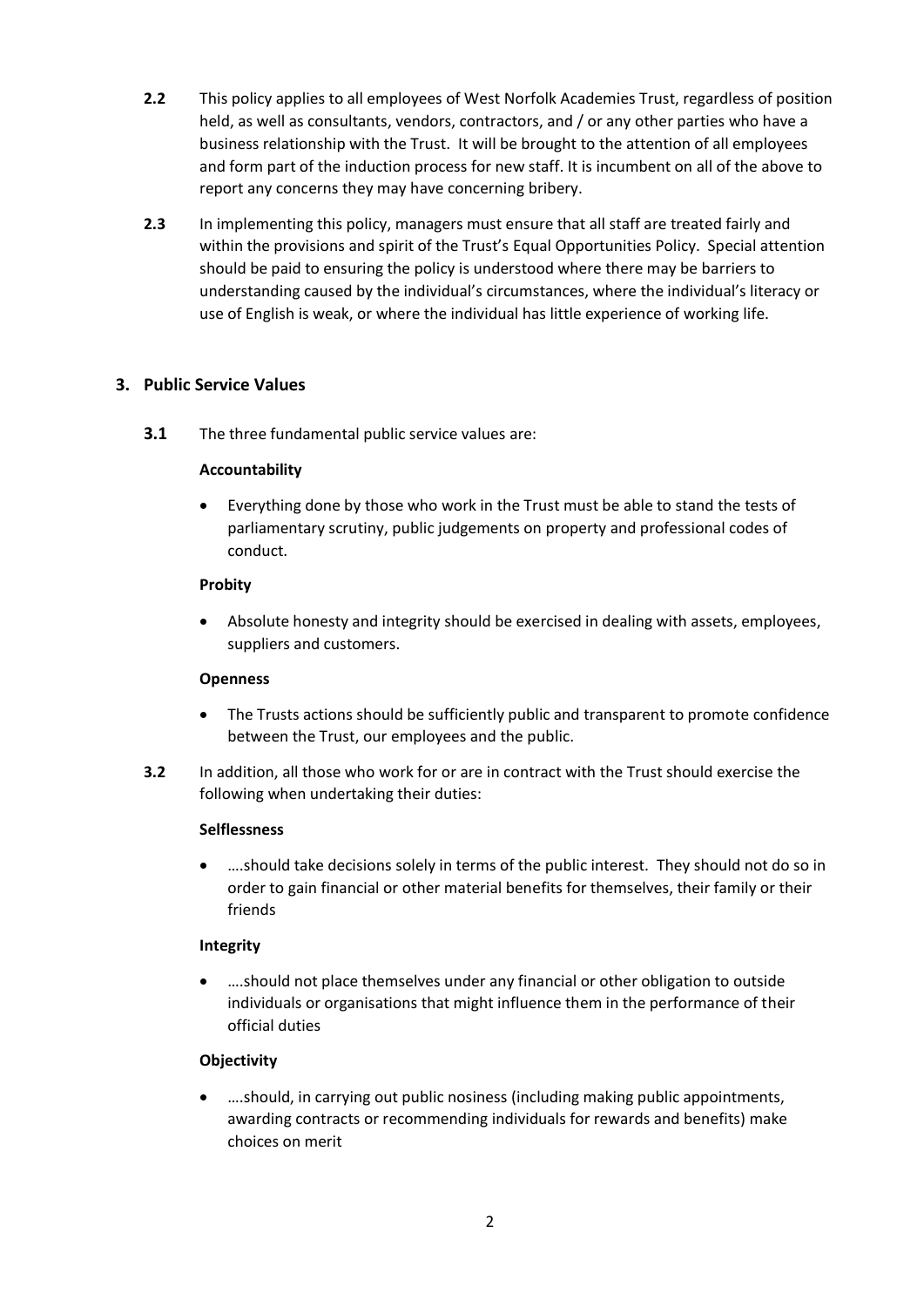#### **Accountability**

 ….are accountable for their decisions and actions to the public and must submit themselves to whatever scrutiny is appropriate to their office

#### **Openness**

 ….should be as open as possible about all the decisions and actions that they take. They should give reasons for their decisions and restrict information only when the wider public interest demands

#### **Honesty**

 ….have a duty to declare any private interest relating to their public duties and to take steps to resolve any conflicts arising in a way that protects the public interest

#### **Leadership**

….should promote and support these principles by leadership and example

#### **4. Policy**

- **4.1** All employees have a personal responsibility to protect the Trust from bribery or corruption.
- **4.2** The Trust is absolutely committed to maintaining an honest, open and well-intentioned atmosphere, so as to best fulfil its objectives. It is, therefore, also committed to the elimination of bribery, to the rigorous investigation of any such allegations and to taking appropriate action against wrong doers, including possible criminal prosecution.
- **4.3** Off-the-book accounts and false or deceptive booking entries are strictly prohibited. All gifts, payments or any other contribution made under the Anti-Bribery Policy and these guidelines, whether in cash or in kind, shall be documented, regularly reviewed, and properly accounted for on the books of the Trust. Record retention and archival policy must be consistent with the Trusts accounting standards, tax and other applicable laws and regulations.
- **4.4** The Trust procures goods and services ethically and transparently with the quality, price and value for money determining the successful supplier / contractor, not by receiving (or offering) improper benefits. The Trust will not engage in any form of bribery, neither in the UK nor abroad. The Trust and all employees, independent of their grade and position, shall at all times comply with the Bribery Act 2010 and with this policy.
- **4.5** The Trust's employees will not request or receive a bribe from anybody, nor imply that such an act might be considered. This means that you will not agree to receive or accept a financial or other advantage from a former, current or future client, business partner, contractor or supplier or any other person as an incentive or reward to perform improperly your function or activities.
- **4.6** Bribing anybody is absolutely prohibited. The Trust's employees will not pay a bribe to anybody. This means that you will not offer, promise, reward in any way or give a financial or other advantage to any person in order to induce that person to perform his / her function or activities improperly.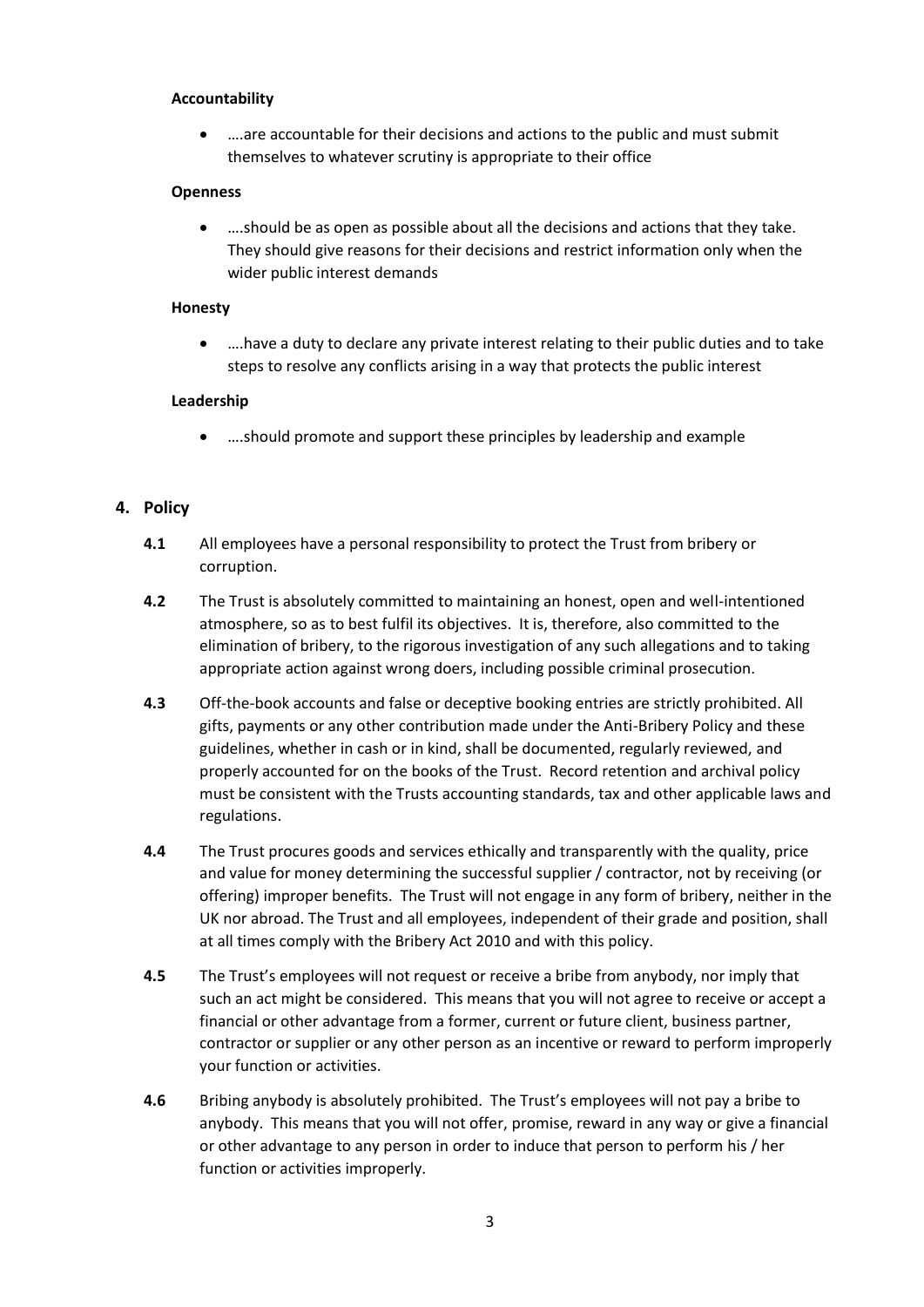- **4.7** The Trust may, in certain circumstances, be held responsible for acts of bribery committed by intermediaries acting on its behalf such as subsidiaries, clients, business partners, contractors, suppliers, agents, advisors, consultants or other third parties. The use of intermediaries for the purpose of committing acts of bribery is prohibited.
- **4.8** All intermediaries shall be selected with care, and all agreements with intermediaries shall be concluded under terms that are in line with this policy. The Trust will contractually require its agents and other intermediaries to comply with the Anti-Bribery Policy and to keep proper books and records available for inspection by the Trust's, auditors or investigating authorities. Agreements with agents and other intermediaries shall at all times provide for the necessary contractual mechanisms to enforce compliance with the Anti-Bribery regime. The Trust's will monitor performance and, in case of non-compliance, require the correction of deficiencies, apply sanctions, or eventually terminate the agreement even if this may result in a loss of business.
- **4.9** All employees should be aware that bribery will normally, dependent upon the circumstances of the case, be regarded as gross misconduct thus warranting summary dismissal without previous warnings. However, no such action will be taken before a proper investigation and a disciplinary hearing have taken place. Such actions may be in addition to the possibility of criminal prosecution.

# **5. Facilitation Payments**

- **5.1** Facilitation payments are small payments made to secure or expedite the performance of a routine action by a government official or agency (e.g. issuing licenses or permits, installation of a telephone line, processing goods through customs, etc.) to which the payer (or the company) has legal or other entitlement.
- **5.2** Facilitation payments are prohibited under the Bribery Act like any other form of bribe. They shall not be given by the Trust or the Trust's employees in the UK or any other country.

# **6. Gifts and Hospitality**

**6.1** Courtesy gifts and hospitality must not be given or received in return for services provided or to obtain or retain business but shall be handled openly and unconditionally as a gesture of esteem and goodwill only. Gifts and hospitality shall always be of symbolic value, appropriate and proportionate in the circumstances, and consistent with local customs and practices. They shall not be made in cash. (Please refer to the Trust's Gifts and Hospitality policy and register for more guidance).

# **7. Political and Charitable Contributions**

**7.1** West Norfolk Academies Trust does not make any contributions to politicians, political parties or election campaigns.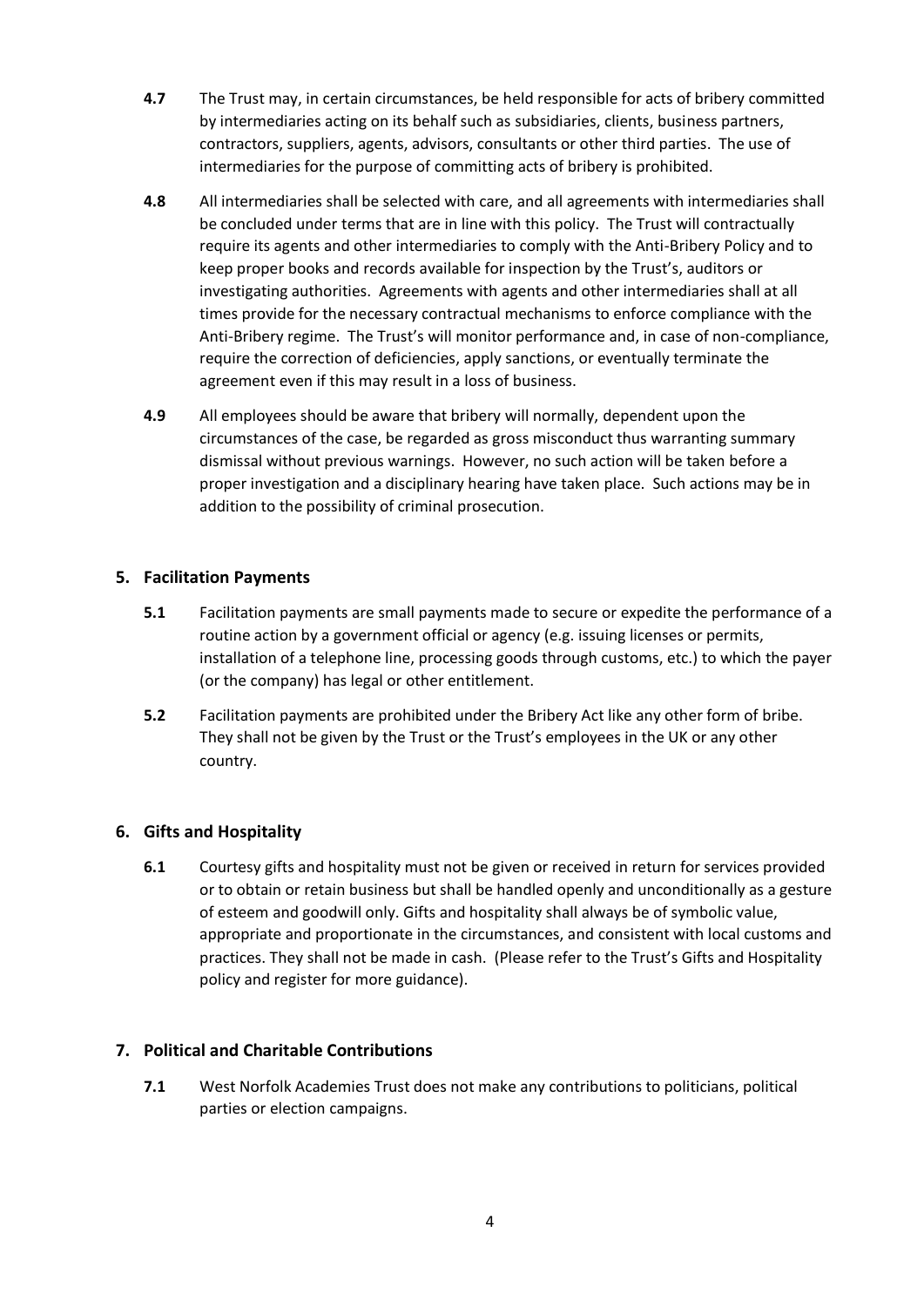**7.2** Donations to individuals and for-profit organisations and donations paid to private accounts are incompatible with the Trust's ethical standards and are prohibited.

# **8. Sponsoring**

- **8.1** Sponsoring means any contribution in money or in kind by the Trust's towards an event organised by a third party in return for the opportunity raise Trust's profile. All sponsoring contributions must be transparent, pursuant to a written agreement, for legitimate business purposes, and proportionate to the consideration offered by the event host. They may not be made towards events organised by individuals or organisations that have goals incompatible with the Trust's ethical standards or that would damage the Trust's reputation. All sponsorships will be publicly disclosed.
- **8.2** Where commercial sponsorship is used to fund the Trust's training events, training materials and general meetings, the sponsorship must be transparent, pursuant to a written agreement, for legitimate business purposes, and proportionate to the occasion. When meetings are sponsored by external sources, then that fact must be disclosed in the papers relating to the meeting and in any published minutes / proceedings.
- **8.3** Where sponsorship links to the development of guidelines and advice, this should be carried out in consultation with the Principal in conjunction with the appropriate Trust's working group independent of the sponsors. While it is recognised that consultation with the industry may be necessary when developing a guideline, the overall decision on what is included should lie with the Trust's working group.

# **9. Definitions**

**9.1** Definitions for bribery and corruption vary. Some common definitions are:

# **Bribery**

 "Inducement for an action which is illegal, unethical or a breach of trust. Inducements can take the form of gifts, loans, fees, rewards or other advantages". Appendix A is a summary of the Bribery Act 2010.

# **Corruption**

- This can be broadly defined as the offering or acceptance of inducements, gifts, favours, payment or benefit-in-kind which may influence the action of any person. Corruption does not always result in a loss. The corrupt person may not benefit directly from their deeds; however, they may be unreasonably using their position to give some advantage to another.
- It is a common law offence of corruption to bribe the holder of a public office and it is similarly an offence for the office holder to accept a bribe.
- **9.3** West Norfolk Academies Trust has procedures in place that reduce the likelihood of bribery occurring. These include Financial Regulations, documented procedures, a system of internal control (including Internal and External Audit) and a system of risk assessment.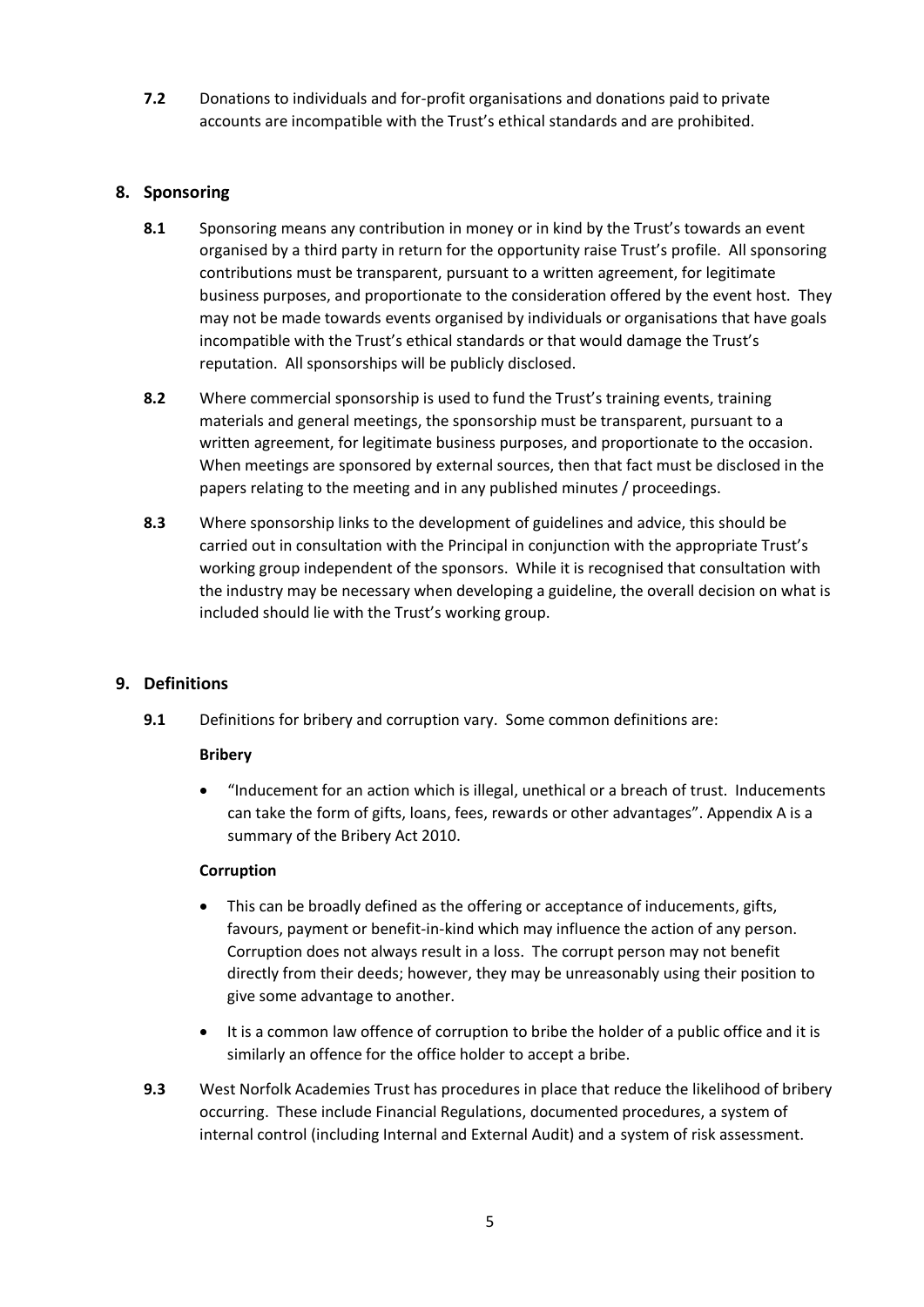### **10. Raising Concerns**

- **10.1** The Trust wishes to encourage anyone having reasonable suspicions of bribery to report them. The Trust's policy, which will be rigorously enforced, is that no individual will suffer any detrimental treatment as a result of reporting reasonably held suspicions. The Public Interest Disclosure Act 1998 came into force in July 1999 and gives statutory protection, within defined parameters, to staff that make disclosures about a range of subjects, including bribery and corruption, which they believe to be happening within the organisation employing them. Within this context, 'reasonably held' means suspicions other than those which are raised maliciously and are subsequently found to be groundless.
- **10.2** Any unfounded or malicious allegations will be subject to a full investigation and appropriate disciplinary action.
- **10.3** West Norfolk Academies Trust expects anyone having reasonable suspicions of bribery to report them to the Finance Director who will then ensure that procedures are followed. Concerns can also be raised through the Trust's Whistleblowing Policy.

# **11. Roles and Responsibilities**

#### **The Board**

- The Board has a duty to ensure that it provides a secure environment in which to work, and one where people are confident to raise concerns without worrying that it will reflect badly on them. This extends to ensuring that staff feel protected when carrying out their official duties and are not placed in a vulnerable position. If staff have concerns about any procedures or processes that they are asked to be involved in, the Trust has a duty to ensure that those concerns are listened to and addressed.
- The Board will be liable to be called to account for failing to prevent bribery. West Norfolk Academies Trust therefore has a duty to ensure employees receive adequate training and support in order to carry out their responsibilities.

#### **Employees**

- For the purposes of this policy, 'Employees' include West Norfolk Academies Trust staff, Trustees (including Co-Opted Members) and Governors. It is expected that:
	- o Governors, Trustees and staff at all levels will lead by example in acting with the utmost integrity and ensuring adherence to all relevant regulations, policies and procedures.
	- $\circ$  Employees must act in accordance with the Trust's Gifts and Hospitality and Conflict of Interest Policies which include guidance on the receipt of gifts or hospitality.
	- o Employees who are involved in receiving offers of sponsorship, funding or gifts from outside agencies also should comply with their own professional codes of practice. Professional staff must also make themselves aware of their own professional body codes of conduct.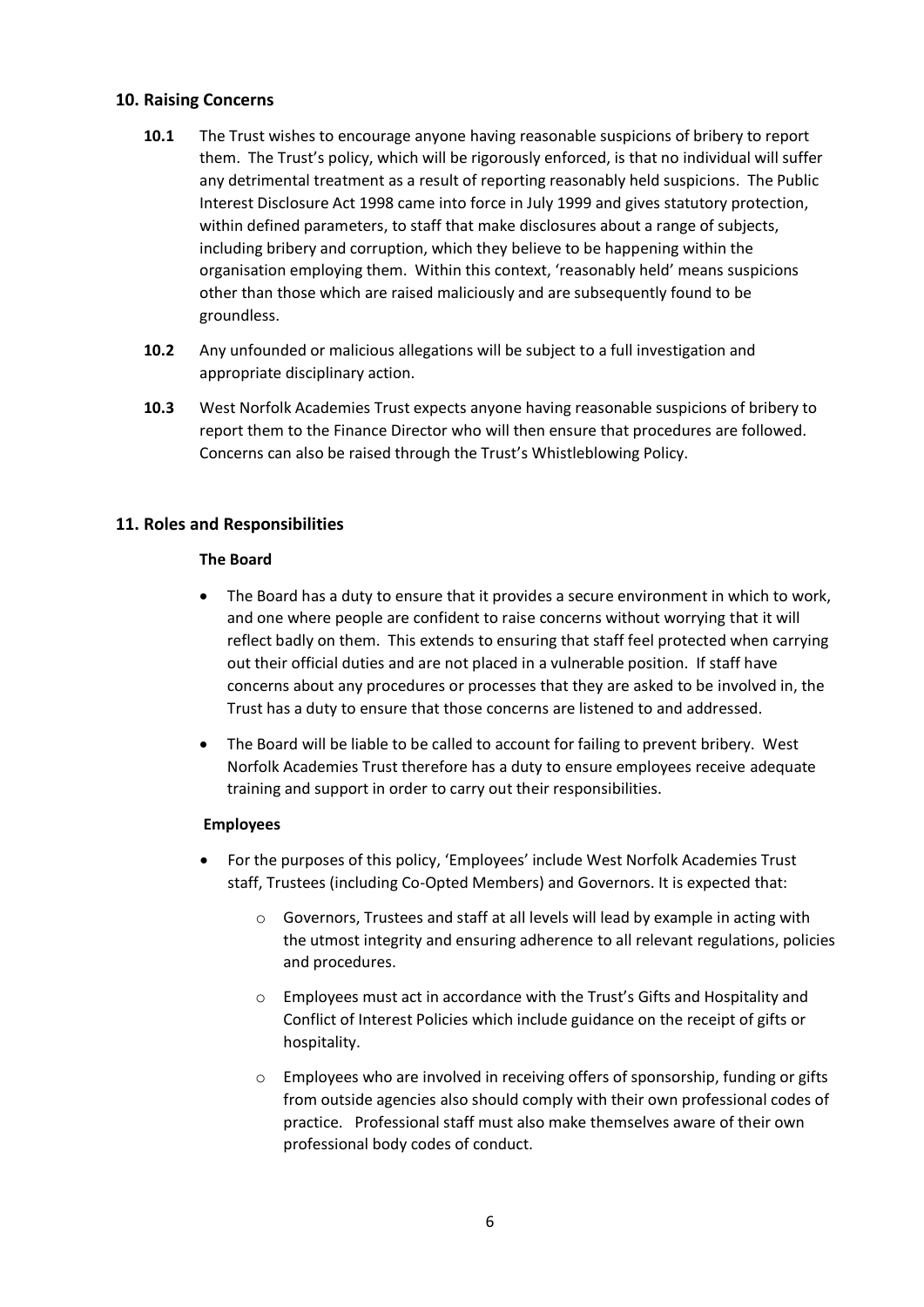#### **Managers**

- Line managers at all levels have a responsibility to ensure that an adequate system of internal control exists within their areas of responsibility and that controls operate effectively. The responsibility for the prevention and detection of bribery therefore primarily rests with managers but requires the co-operation of all employees.
- As part of that responsibility, line managers need to:
	- o Inform staff of the Trust 's policy for gifts and hospitality, Conflict of Interest, Fraud and Anti-Bribery as part of their induction process, paying particular attention to the need for accurate completion of personal records and forms;
	- $\circ$  ensure that all employees for whom they are accountable are made aware of the requirements of the policy;
	- o assess the types of risk involved in the operations for which they are responsible;
	- o ensure that adequate control measures are put in place to minimise the risks. This must include clear roles and responsibilities, supervisory checks, staff rotation (particularly in key posts), separation of duties wherever possible so that control of a key function is not invested in one individual, and regular reviews, reconciliations and test checks to ensure that control measures continue to operate effectively;
	- o be aware of the West Norfolk Academies Trust Anti-Bribery Policy;
	- o identify sensitive / at-risk posts;
	- o ensure that controls are being complied with;
	- $\circ$  Contribute to their assessment of the risks and controls within their business area, which feeds into the Trust's statements of accountability and internal control.
- All instances of actual or suspected bribery, which come to the attention of a manager, must be reported immediately. It is appreciated that some employees will initially raise concerns with their manager, however, in such cases managers must not attempt to investigate the allegation themselves, and they have the clear responsibility to refer the concerns to the Finance Director as soon as possible.

#### **Senior Compliance Officer**

- The West Norfolk Academies Trust has appointed a Finance Director who will be responsible for implementing the Anti-Bribery Policy and these guidelines, providing guidance and training, monitoring compliance and sanctioning violation of the policy. The Finance Director will review annually the suitability, adequacy and effectiveness of Trust's Anti-Bribery arrangements and implement improvements as and when appropriate.
- The Finance Director reports to the Accounting Officer (Head Teacher). Once a year, the Finance Director reports the results of the reviews to the Board.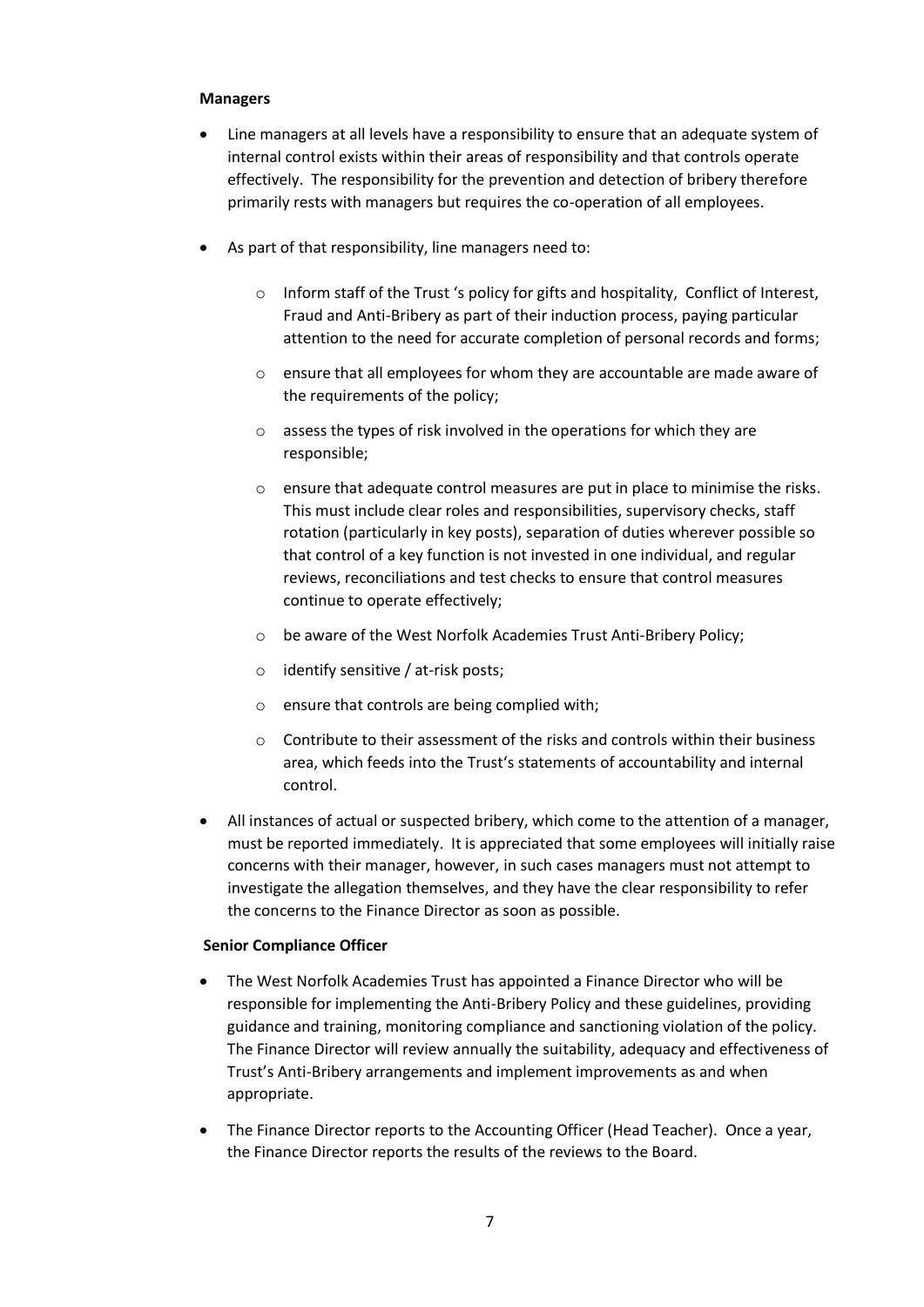Any incident or suspicion that comes to attention of the Senior Compliance Officer will be immediately investigated.

#### **Finance Director**

- The Finance Director monitors and ensures compliance with anti-fraud and corruption measures and activity.
- The Finance Director will decide whether there is sufficient cause to conduct an investigation, and whether the Police and External Audit need to be informed.
- The Finance Director will consult and take advice from Head Teacher if a member of staff is to be interviewed or disciplined. The Finance Director will not conduct a disciplinary investigation, but the employee may be the subject of a separate investigation by the Head Teacher.
- The Finance Director will, depending on the outcome of investigations (whether on an interim / ongoing or a concluding basis) and / or the potential significance of suspicions that have been raised, inform the Chair of West Norfolk Academies Trust and the Auditors of cases, as may be deemed appropriate or necessary.

# **Internal and External Audit**

 Any incident or suspicion that comes to Internal or External Audit's attention will be passed immediately to the Head Teacher.

#### **Human Resources Issues**

- Head Teacher will liaise closely with Managers and from the outset, where an employee is suspected of being involved in bribery or corruption in accordance with agreed liaison protocols. The Head Teacher is responsible for ensuring the appropriate use of the Trust's Disciplinary Procedure. The Head Teacher will consult Educational Personnel Management (EPM) and shall advise those involved in the investigation in matters of employment law and in other procedural matters, such as disciplinary and complaints procedures.
- Close liaison between the Police and EPM will be essential to ensure that any parallel sanctions (i.e. criminal and disciplinary) are applied effectively and in a coordinated manner.
- EPM will support the Trust HR team in taking steps at the recruitment stage to establish, as far as possible, the previous record of potential employees as well as the veracity of required qualifications and memberships of professional bodies, in terms of their propriety and integrity. In this regard, temporary and fixed term contract employees are treated in the same manner as permanent employees.
- New joiners will be bound by a contractual obligation in the employment contracts not to engage in bribery as defined in the Anti-Bribery Policy.

# **Information Management and Technology**

 The Network Manager will contact the Head Teacher immediately in all cases where there is suspicion that IT is being used for bribery purposes. This includes inappropriate internet / intranet, e-mail, telephones and PDAs. The Finance Director will be informed if there is a suspicion that an employee is involved.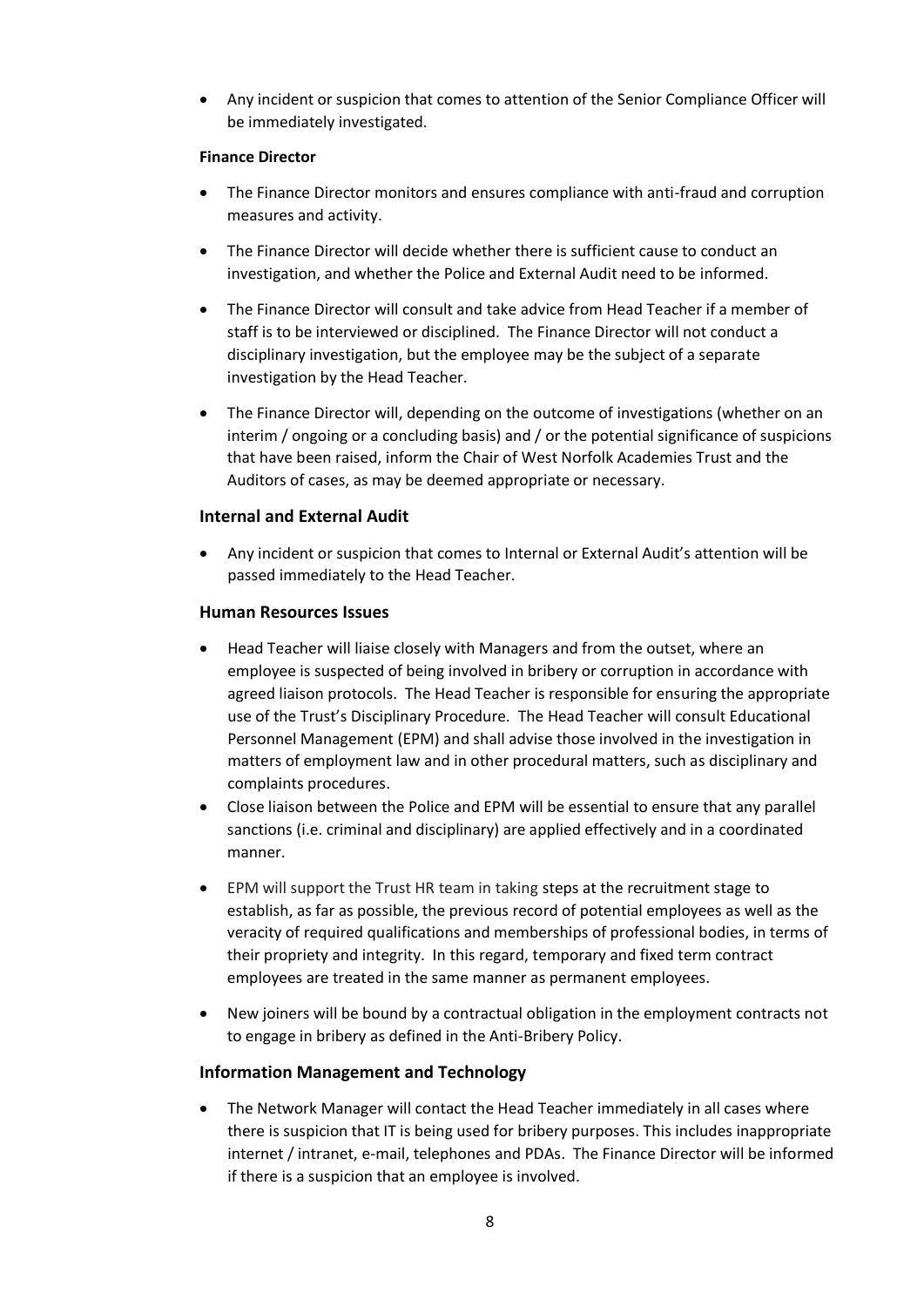#### **Procurement**

 Procurement practices will be conducted in a fair and transparent manner and not deal with contractors or suppliers known or reasonably suspected to be paying bribes. Before engaging contractors and suppliers, the Trust's will undertake properly documented due diligence. Unless prospective contractors and suppliers have effective Anti-Bribery programmes in place, West Norfolk Academies Trust will contractually require them to comply with the Anti-Bribery Policy. Agreements with contractors and suppliers shall, at all times, provide for the necessary contractual mechanisms to enforce compliance with the Anti-Bribery arrangements. West Norfolk Academies Trust will monitor performance and, in case of non-compliance, require the correction of deficiencies, apply sanctions, or eventually terminate the agreement.

# **12. External Communications**

**16.1** Individuals (be they employees, agency staff, locums, contractors or suppliers) must not communicate with any member of the press, media or another third party about a suspected act of bribery as this may seriously damage the investigation and any subsequent actions to be taken. Anyone who wishes to raise such issues should discuss the matter with either the Finance Director or the Sponsors' Representative.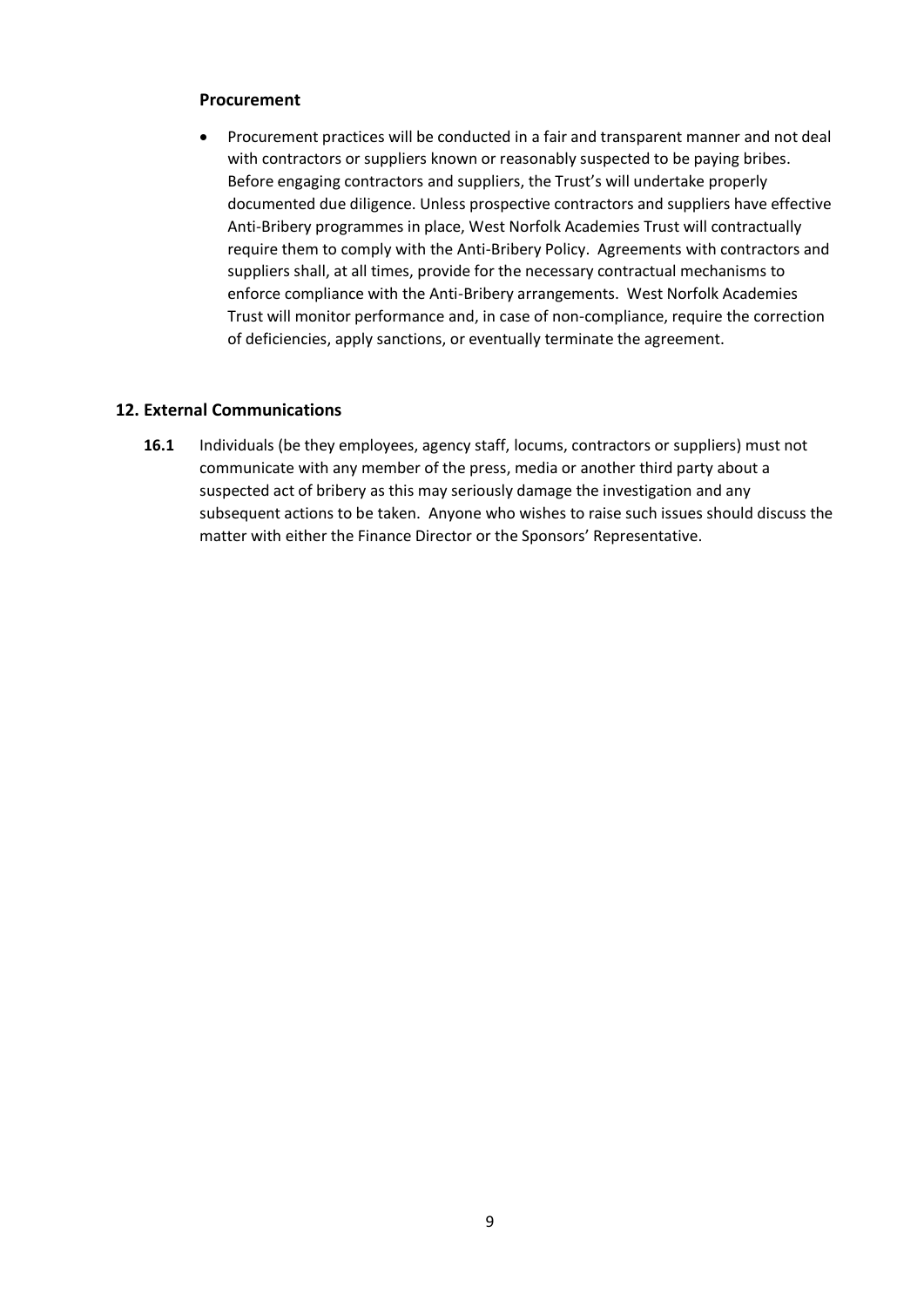### Appendix A

### **Offences under the Bribery Act 2010**

The following business practices constitute criminal offences under the Bribery Act 2010 and are therefore prohibited:

#### **Offences of bribing another person**

- **Case 1** is where a West Norfolk Academies Trust employee offers, promises or gives a financial or other advantage to another person and intends the advantage (i) to induce that or another person to perform improperly a relevant function or activity, or (ii) to reward that or another person for the improper performance of such a function or activity.
- **Case 2** is where a West Norfolk Academies Trust employee offers, promises or gives a financial or other advantage to another person and knows or believes that the acceptance of the advantage would itself constitute the improper performance of a relevant function or activity by that person.
- The bribery must relate to (i) a function of a public nature, (ii) an activity connected with a business, (iii) an activity performed in the course of a person's employment, or (iv) an activity performed by or on behalf of a body of persons (whether corporate or unincorporate). The person performing the function or activity must be expected to perform it in good faith, impartially or in a position of trust. It does not matter whether the function or activity is performed inside or outside the UK, whether the other person(s) involved is / are in the public or private sector and whether the advantage is offered, promised or given directly by West Norfolk Academies Trust employee or through a third party, e.g. an agent or other intermediary.

### **Offences relating to being bribed**

- **Case 3** is where a West Norfolk Academies Trust employee requests, agrees to receive or accepts a financial or other advantage intending that, in consequence, a relevant function or activity should be performed improperly (whether by him / herself or another person).
- **Case 4** is where a West Norfolk Academies Trust employee requests, agrees to receive or accepts a financial or other advantage, and the request, agreement or acceptance itself constitutes the improper performance by him / herself of a relevant function or activity.
- **Case 5** is where a West Norfolk Academies Trust employee requests, agrees to receive or accepts a financial or other advantage as a reward for the improper performance (whether by him / herself or another person) of a relevant function or activity.
- **Case 6** is where, in anticipation of or in consequence of a West Norfolk Academies Trust employee requesting, agreeing to receive or accepting a financial or other advantage, a relevant function or activity is performed improperly (i) by that West Norfolk Academies Trust employee, or (ii) by another person at his / her request or with his / her assent or acquiescence.
- Again, the bribery must relate to (i) a function of a public nature, (ii) an activity connected with a business, (iii) an activity performed in the course of a person's employment, or (iv) an activity performed by or on behalf of a body of persons (whether corporate or unincorporate). The person performing the function or activity must be expected to perform it in good faith, impartially or in a position of trust.